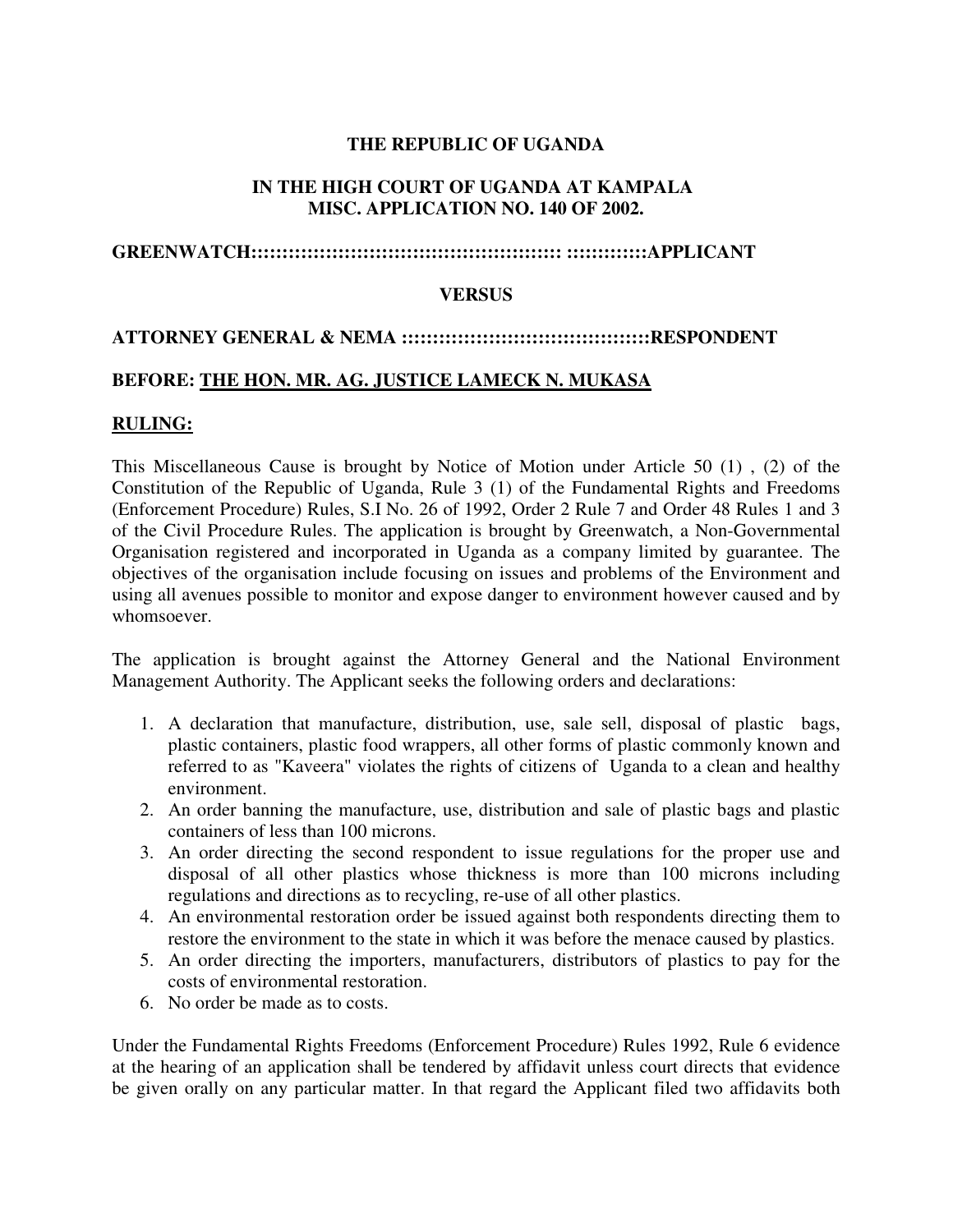sworn by Sarah Naigaga, the National Coordinator and Chief Executive Officer of the applicant. The first respondent filed an affidavit in reply deponed to by Mr. Malinga Godfrey, a State Attorney in the Attorney Generals Chambers. The second respondent filed an affidavit in reply deponed to by Mr. Patrick Kamanda, an Environmental Inspector with Second Respondent.

When the cause came up for hearing Mr. Oluka, who represented the Attorney General raised three preliminary points of objection. The first objection was that the application did not disclose a cause of action against the Attorney General. The second objection was that the application was not proper before this court in that it was brought by the applicant on behalf of other Ugandans who had not authorised the applicant to do so and without leave of Court as legally required under Order 1 rule 8 of the Civil Procedure Rules before filing a representative suit. Thirdly that the application is supported by defective affidavits which should be rejected.

Mr. Robert Wabunoha, a Senior Legal Officer with the Second Respondent, on behalf of the second respondent associated himself with the objections raised on behalf of the first respondent. He particularity raised an objection that the application did not disclose a cause of action against the second respondent. I will start with the first objection, Whether the application discloses a cause of action against any of the respondents. Mr. Oluka, Counsel for the Attorney General submitted that the application did not satisfy the three essential elements to support a cause of action as set out in *Auto Garage vs Motokov (No.3) r 197/11* EA 514. that;

(i) The plaintiff (applicant) enjoyed a right;

(ii) The right has been violated, and

(iii) The defendant (respondent) is liable.

The applicant is a Ugandan Company and Article 39 of the Constitution provides:

"Every Ugandan has a right to a clean and healthy environment"

See also Section 4 (1) of the National Environment Statute No. 4 of 1995.

Sarah Naigaga in paragraph 4 and 5 of the affidavit in support of this application avers that uncontrolled and discriminate use and disposal of plastics has caused harm to the environment and the plastics used as carrier bags, containers are dangerous to human health and life. Such averments amount to a plea of violation of every Ugandan's right to a clean and healthy environment.

Article 20 (2) of the Constitution provides:

"The rights and freedoms of the individual and groups enshrined in this chapter shall be respected, upheld and promoted by all organs and agencies of the Government and by all persons"

And Article 245 of the Constitution provides:

"Parliament shall, by law, provide for measures intended to: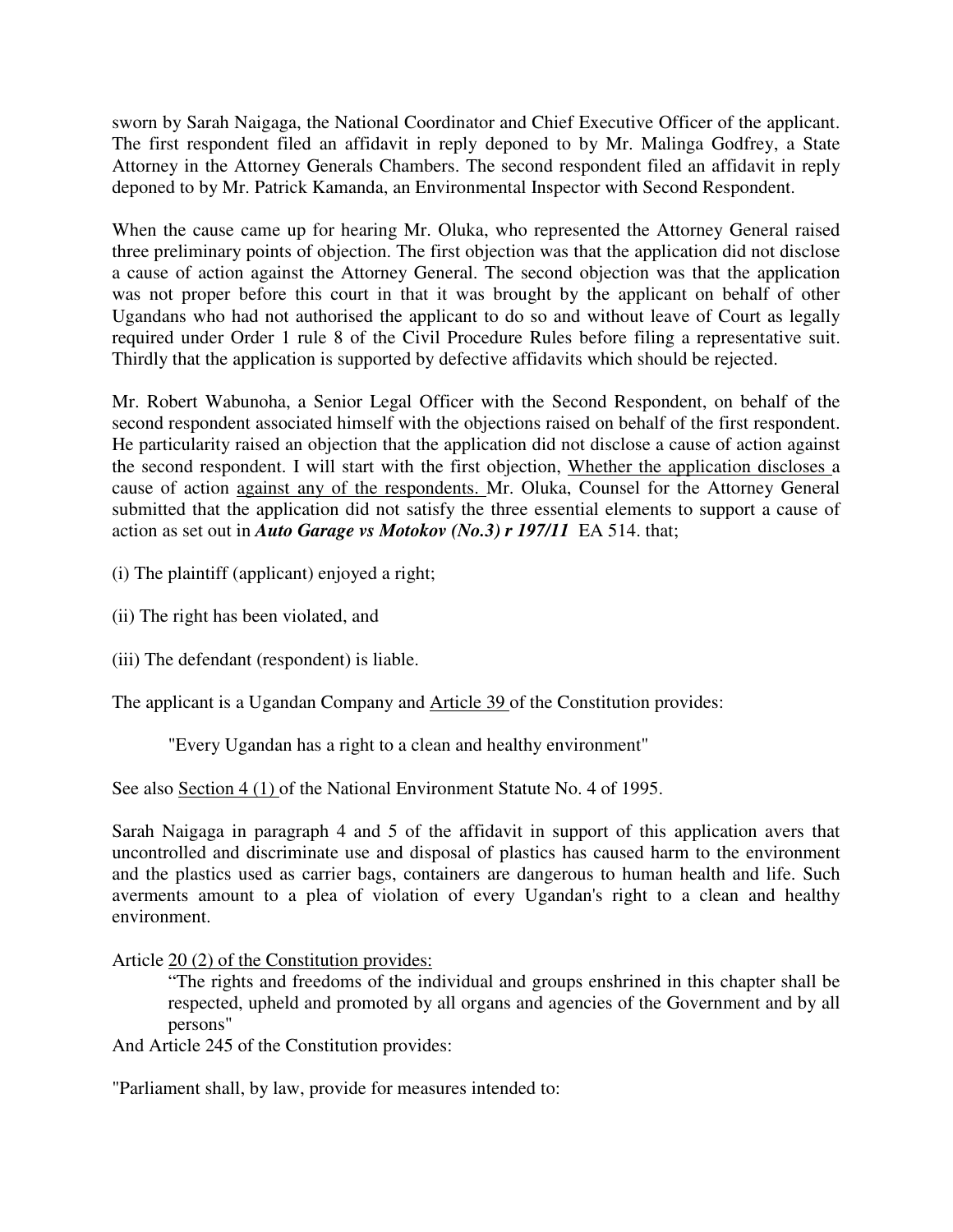(a) protect and preserve the environment from abuse, pollution and degradation;

(b) manage the environment for sustainable development and

(c) promote environmental awareness".

The Constitution under the National Objectives and Directive Principles of State Policy; Objective (XXV11) provides:

# "The Environment

(i) The state shall promote sustainable development and public awareness of the need to manage land, air, water resources in a balanced and sustainable manner for the present and future generations.

(ii) ---------

(iii) The state shall promote and implement energy policies that will ensure that people's basic needs and those of environmental preservation are met" .

I have studied the application and the two affidavits filed in support and I found them pointing a finger at the State that it has failed or neglected its duty towards the promotion or preservation of the environment. The State owes this duty to all Ugandans. By so failing or neglecting the Government is in breach of its duty towards the citizens of Uganda. Any concerned Ugandan has a right of action against the Government of the Republic of Uganda, for that matter against the Attorney General in his representative capacity, to seek the enforcement of that failed or neglected duty of the State.

 The National Environment Management Authority (second respondent) is a body corporate established under Section of 5 of the National Environment Statute No.4 of 1995 capable of suing or being sued in its corporate name. The Second Respondent has a mandatory duty, under the Statute, Section 3, to ensure that the principles of environmental management are observed. These principles include

(a) to assure all people living in the country the fundamental right to an environment adequate for their health and well being.

--------- ---------

(g) to establish adequate environment protection standards and to monitor changes in environmental quality.

(i) to require prior environmental assessments of proposed projects which may significantly affect the environment or use of natural resources.

(k) to ensure that the true and total costs of environmental pollution are borne by the polluter. *See also Section 7 as to the functions of the Authority.* 

In paragraphs 5, 6, 7 and 10 of the affidavit in support dated  $21<sup>st</sup>$  November 2002 are averments to the effect that the use of plastic containers is dangerous to the human health and life of Ugandans and in paragraph 9 that plastics are dangerous to domestic and wild animals and in paragraph 8 that plastic disposal is degrading the environment and threatening food security. Such averments read together with the prayer in the application for an order directing the second respondent to issue regulations for the proper use disposal, recycling and re-use of plastics amount to a plea that the second respondent is in breach of its statutory duty to ensure that the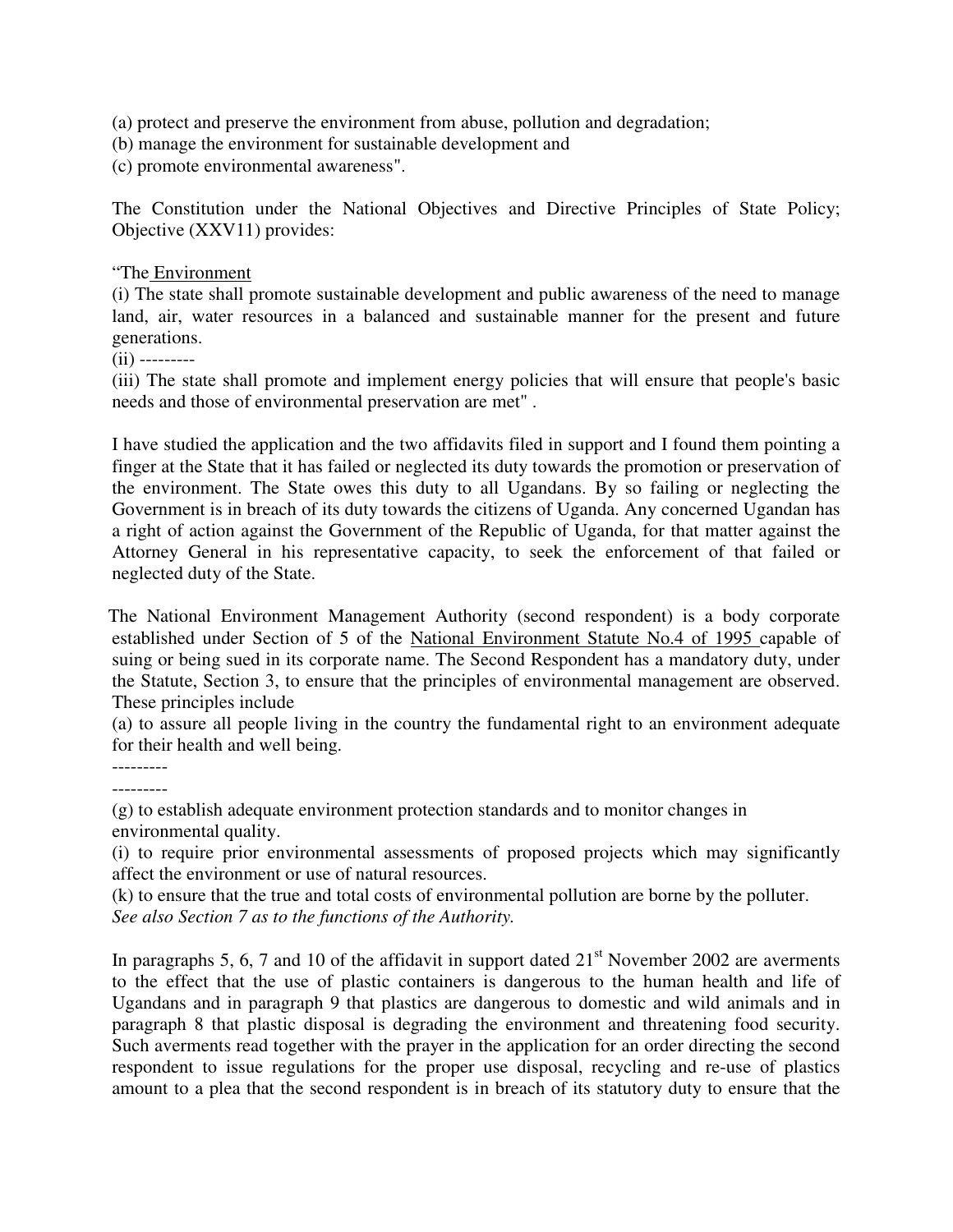principles of environment management are observed, which duty it owes to the citizens of Uganda.

I therefore find that the three essential elements to support a cause of action against each of the two Respondents have been satisfied. The first objection is overruled.

The second ground of objection is that the application was improper before this court as it did not comply with the provisions of Order 1 Rule 8 of the Civil Procedure Rules.

Mr. Oluka argued that the first prayer in the Notice of Motion makes reference to the fact that "Kaveera violets the rights of citizens of Uganda to a clean and healthy environment".

He submitted that there was not leave of Court allowing the Applicant to represent all Ugandan and he contended that the application amounted to a representative suit. He made reference to Rules 7 of the Fundamental Rights and Freedoms (Enforcement Procedure) Rules 1992 which make the Civil Procedure Act and the Rules made there under applicable to proceedings under these Rules.

Counsel also referred to Constitutional Petition No. 11 of 1997 *James Rwanyarare & Another vs. Attorney General* in which it was argued for the first petitioner that he had properly brought the petition on behalf of a group known as the Uganda Peoples Congress since under Article 50 (2) of the Constitution a group may bring a petition on grounds of violation of their human rights and or freedoms and further that the group's petition is not a representative action requiring compliance with Order 1 Rules 8 CPR requiring leave of Court. The Constitutional Court held, inter alia, that the first petitioner acted unlawfully in bringing the representative action as he did. That he could only bring the petition on his own behalf. The group's petition was held incompetent.

The above petition is distinguishable from the instant application. Order 1 Rules 8 CPR provides "where there are numerous persons having the same interest in one suit, one or more such persons may, with the permission of the court, sue or be sued or may defend in such suit, on behalf of or for the benefit of all persons so interested. But the court shall in such case give notice of the institution of the suit to all such persons either by personal service or where, from the number of persons or any other cause, such service is not reasonably practicable, by public advertisement, as the court in each case may direct". (the underlining is mine).

The rule concerns a group of persons identifiable by their common interest in the suit. Unlike in Petition No. 11 (above) where the group was members of the Uganda Peoples Congress, in this Application the subject matter of the complaint is of common and general interest not just to a group but to all citizens of Uganda. Consequently it is impracticable, to make all the citizens of Uganda give consent to the application as required under the rule for a representative suit.

In *The Environmental Action Network Ltd vs.The Attorney General and National Environment Management Authority,* Application No.39 of 2001 the Principle Judge, Mr. Justice J.H. Ntabgoba stated: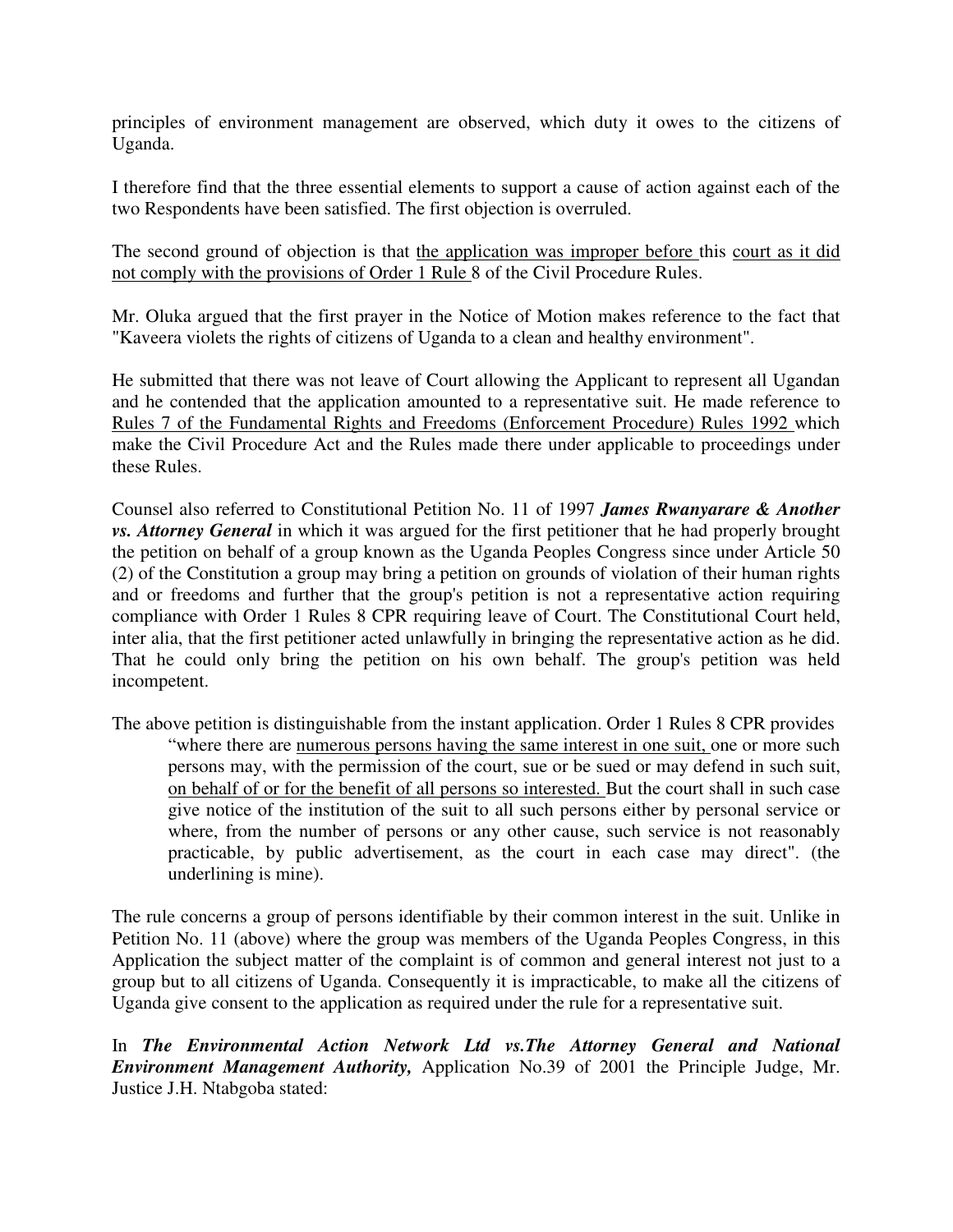" ------ the State Attorney failed, in his preliminary objection, to distinguish between actions brought in a representative capacity pursuant to Order 1 Rule 8 of the Civil Procedure Rules, and what are called Public interest litigation which are the concern of Article 50 of the Constitution and S. 1 No. 26 of 1992. The two actions are distinguishable by the wording of the enactment or instruments pursuant to which they are instituted. Order 1 Rule 8 of the Civil Procedure Rules governs actions by or against the parties (i.e. plaintiff or defendant) together with parties that they seek to represent and they must have similar interest in the suit. On the other hand, Article 50 of the Constitution does not require that the applicant must have the same interest as the parties he or she seeks to represent or for whose benefit the action is brought".

### Article 50 of the Constitution provides

"(1) Any person who claims that a fundamental or other right or freedom guaranteed under this Constitution has been infringed and threatened is entitled to apply to a competent court for redress which may include compensation.

(2) Any person or organisation may bring an action against the violation of any person's or groups human rights"

From the wording of clause (2) above any concerned person or organisation may bring a public interest action on behalf of groups or individual members the country even if that group or individual is not aware that his fundamental rights or freedoms are being violated.

There is limited public awareness of the fundamental rights or freedoms provided for in the Constitution, let alone legal rights and how the same can be enforced.

Such illiteracy of legal rights is even evident among the elites. Our situation is not much different from that in Tanzania where Justice Rugakingira, in the case of *Rev. Christopher Mtikila vs. The Attorney General,* High of Court of Tanzania Civil Case No.5 of 1993 (unreported), stated

*"Given all these and other circumstances, if there should spring up a public spirited individual and seek the Court's intervention against legislation or actions that pervert the Constitution the Court, as guardian and trustee of the Constitution and what it stands for, is under an obligation to rise up to the occasion and grant him standing".*

It is just appropriate that a body like the applicant, comes up to discharge the Constitutional duty cast upon every Ugandan to promote the constitutional rights of the citizens of Uganda and the institution of a suit of this nature is one of the ways of discharging that duty. This court is under an obligation to hear the concerned citizen, in the instant case the Applicant. The Second preliminary objection is accordingly overruled.

The third ground of objection is that the application is supported by defective affidavits which should be rejected. Mr. Oluka argued that in both affidavits in support of the application, the deponent, Sarah Naigaga, avers that what was stated in each of the affidavits was true and correct to the best of her knowledge. Yet in paragraphs 4 and 7 of the affidavit dated  $11<sup>th</sup>$  March 2003 she states that she has obtained from the Environmental Law Alliance Worldwide which is an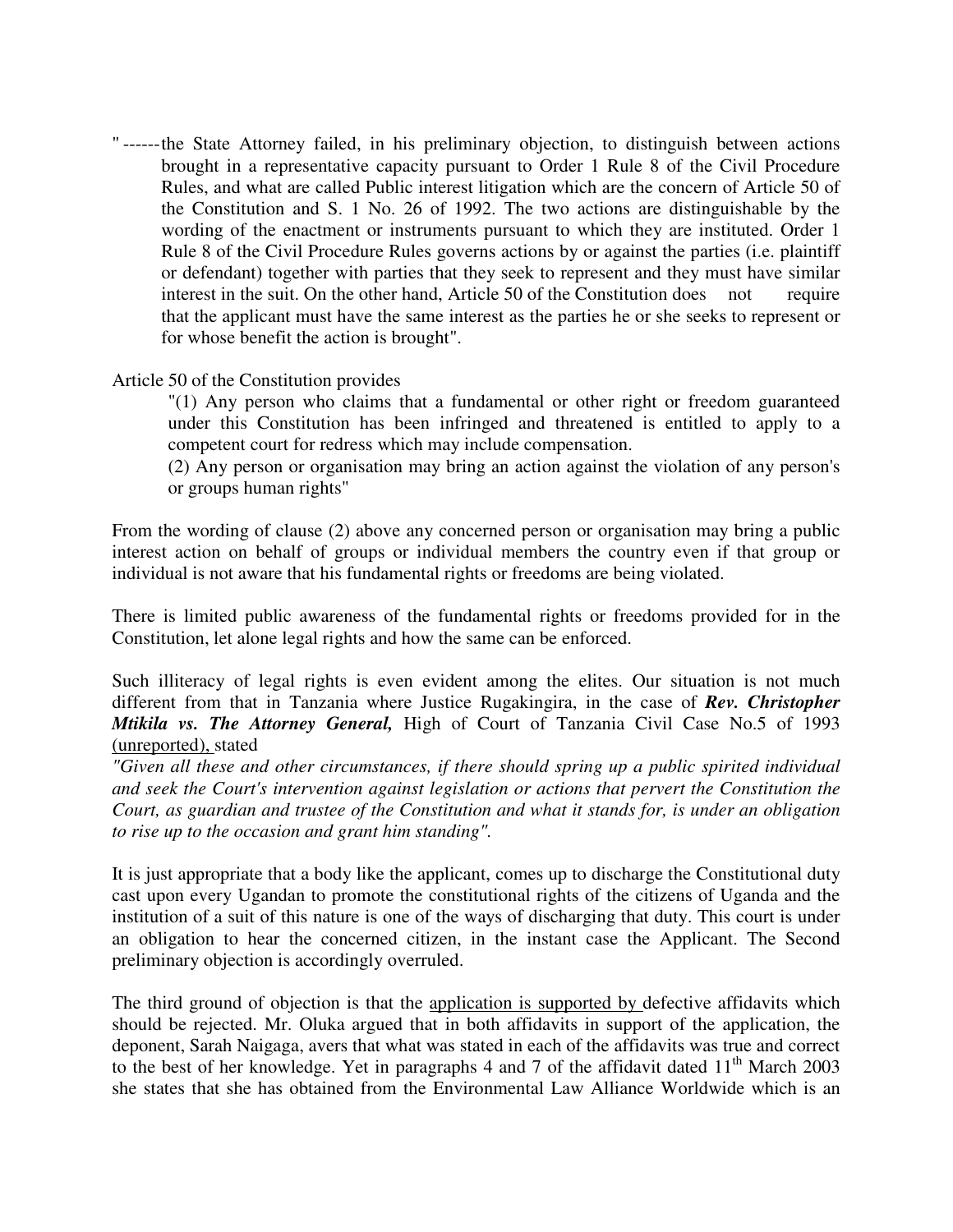international Non-Governmental Organisation Network a scientific' study analysing plastic waste management in India by Priya Narayan which study was annexed to the affidavit. Counsel argued that the findings as annexed and referred to in the affidavit were not by the deponent, Sarah Naigaga, since she was not involved in the research. He submitted that these findings were hearsay and contravened the provisions of Order 17 rule 3 (1) CPR.

Further that Sarah Naigaga was not an expert on environmental matters

Order 17 rule 3 (1) CPR provides:

"Affidavits shall be confined to such facts as the deponent is able of his own knowledge to prove, except an interlocutory application, on which statements of his belief may be admitted, provided that the grounds thereof are stated".

Counsel submitted that this application was not an interlocutory application.

In the two affidavits in support of this application the deponent avers that the matters contained in each of the affidavits were based on the deponent's knowledge. Knowledge can be acquired through human senses like seeing, hearing, smelling, tasting or touching followed by understanding and perceiving what has been sensed.

In paragraph 5 of the second affidavit in support of the second affidavits in support of the application the deponent gives the means of her knowledge as opposed to information. She avers:

"5. That I have read and understood the study I do agree with its findings and recommendations".

The veracity and credibility of the study by the means of which the deponent acquired knowledge deponed to and attached to her affidavit could be challenged but not at this stage. That can be done at the hearing of the application by adducing evidence to disprove, discredit or contradict the study's findings and conclusions.

In Miscellaneous **Application No. 39 of 2001** (above), the deponent to the affidavit in support of the application deponed that he had recently learnt of several medical reports high-lighting the damages of exposure to second hand smoke or environmental tobacco smoke. The deponent set out various reports which he said had high-lighted the dangers of exposure to second hand smoke or environmental tobacco smoke. The learned Principle Judge reproduced some of these reports and went on the state:

"I would myself hesitate to challenge his averments because they are supported by research reports and scientific disclosures".

I am of a similar view. The third preliminary objection is accordingly overruled. In the final result, the preliminary objections raised on behalf of the respondents are overruled. The hearing of the application should proceed on merit. Since in the main application it is prayed that no